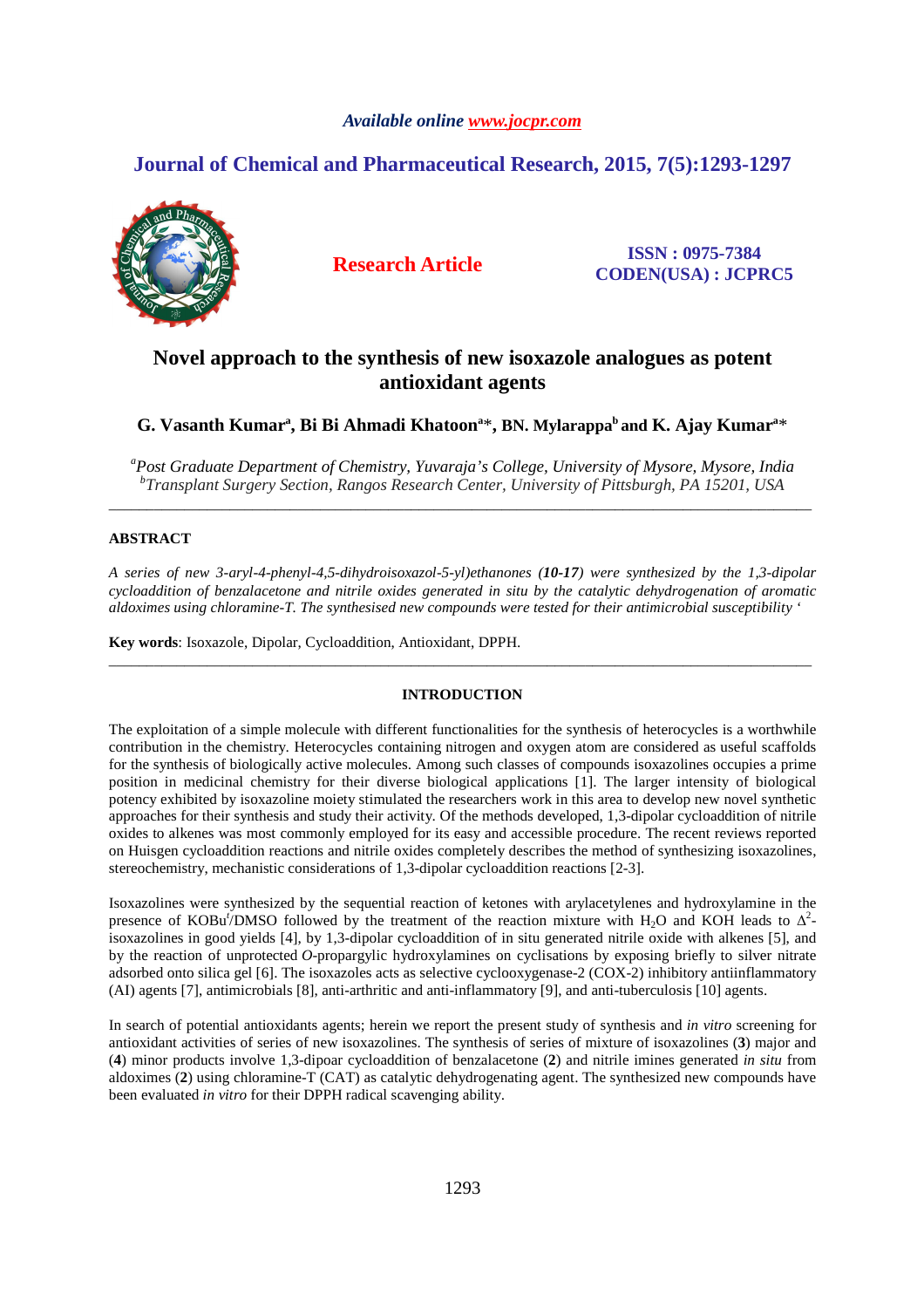#### **EXPERIMENTAL SECTION**

*\_\_\_\_\_\_\_\_\_\_\_\_\_\_\_\_\_\_\_\_\_\_\_\_\_\_\_\_\_\_\_\_\_\_\_\_\_\_\_\_\_\_\_\_\_\_\_\_\_\_\_\_\_\_\_\_\_\_\_\_\_\_\_\_\_\_\_\_\_\_\_\_\_\_\_\_\_\_*

The chemicals/reagents used were purchased from Sigma-Aldrich Chemicals (India) and Merck Chemicals (India). IR spectra were recorded on a Nujol mull on a Shimadzu 8300 spectrometer. The  ${}^{1}H$  NMR and  ${}^{13}C$  NMR spectra were recorded on a Bruker Supercon 400 MHz spectrophotometer using CDCl<sub>3</sub> as solvent and TMS as an internal standard. The chemical shifts are expressed in δ ppm. Mass spectra were obtained on a Shimadzu LCMS-2010A spectrophotometer (chemical ionization) and the important fragments are given with the relative intensities in the bracket. Elemental analysis was obtained on a Thermo Finnigan Flash EA 1112 CHN analyzer. Thin layer chromatography (TLC) was performed on precoated silica gel sheets (HF 254, sd-fine) using benzene:ethyl acetate (7:2) eluent, and visualization of the spots was done in iodine vapor and UV light. Chromatographic separations were carried out on a silica gel column (70-230 mesh, Merck) using hexane:ethyl acetate (8:1) as the eluent.

In a typical 1,3-dipolar cycloaddition reaction, the nitrile oxides generated by the catalytic dehydrogenation of aromatic aldoximes (**2a-h**) with chloramine-T in ethyl alcohol were trapped *in situ* with benzalacetone (**1**), the reaction yielded an isomeric mixture of 3-aryl-4-phenyl-4,5-dihydroisoxazol-5-yl)ethanones (**3a-h**) as major and 3 aryl-5-phenyl-4,5-dihydroisoxazol-4-yl)ethanones (**4a-h**) as minor products (Scheme-1).



3 or 4 a)  $Ar = C_6H_5$ , b) Ar = 4-OCH<sub>3</sub>C<sub>6</sub>H<sub>4</sub>, c) Ar = 3,4-(OCH<sub>3</sub>)<sub>2</sub>C<sub>6</sub>H<sub>3</sub>, d). Ar = 4-CH<sub>3</sub>C<sub>6</sub>H<sub>4</sub>, e) Ar = 4-FC<sub>6</sub>H<sub>4</sub>, f) Ar = 4-CIC<sub>6</sub>H<sub>4</sub> g) Ar = 4-BrC<sub>6</sub>H<sub>4</sub>, h)  $Ar = 4-NO_2C_6H_4$ 

Scheme-1: Synthesis of isoxazolines by 1,3-dipolar cycloaddition reaction

## **General procedure for dipolar cycloaddition**:

A mixture of aromatic aldehoximes **2a-h** (4.0 mmol), benzalacetone **1** (4.0 mmol) and chloramine-T trihydrate (5.0 mmol) in ethanol was refluxed in a water bath for 3 hours. The progress of the reaction was monitored by TLC. After the completion of the reaction, the sodium chloride formed was filtered off, and the filtrate was evaporated in vacuo. The residual mass was extracted into ether (25 mL) and washed successively with water (2 x 15 mL), 10% sodium hydroxide (2 x 15 mL) and saturated brine solution (1 x 10 mL). The organic layer was dried over anhydrous sodium sulfate. The organic layer was dried over anhydrous sodium sulphate and the solvent was evaporated to dryness. The reaction produced light to brown oily mass, which showed two spot corresponding to the cycloadducts (**3** and **4**) in TLC. The products were separated by column chromatography using benzene: ethyl acetate (8:3 v/v) as eluent.

## **Antioxidant activity**

The capacity to scavenge the stable free radical 2,2-diphenyl-1-picrylhydrazyl (DPPH) was monitored according to the Blois method [11] using ascorbic acid as standard antioxidant. Samples dissolved in methanol (0-50 µg/mL; 0-5 µg/mL ascorbic acid) in 200 µL aliquot was mixed with 100 mM tris-HCl buffer (800 µL, pH 7.4) and then added 1 mL of 500 μM DPPH in ethanol (final concentration of 250 μM). The mixture was shaken vigorously and left to stand for 20 min at room temperature in the dark. The absorbance of the resulting solution was measured spectrophotometrically at 517 nm. The experiments were performed in triplicates; the results are expressed as mean ± standard deviation (SD).

#### **RESULTS AND DISCUSSION**

*3,4-Diphenyl-4,5-dihydroisoxazol-5-yl)ethanone***, 3a**: Obtained as pale yellow oil in 72% yield. IR (Nujol): 1634  $(C=N \text{ str.})$ , 1682  $(C=O \text{ str.}) \text{ cm}^{-1}$ . <sup>1</sup>H NMR  $(CDCl_3)$ : δ 2.276 (s, 3H, CH<sub>3</sub>), 4.452 (d, 1H, C<sub>4</sub>-H), 4.823 (d, 1H, C<sub>5</sub>-H), 7.269-7.705 (m, 10H, Ph-, Ar-H). <sup>13</sup>C NMR (CDCl3): δ 26.54 (1C, CH3), 27.52 (1C, 4-C), 85.98 (1C, 5-C), 125.24 (1C, Ph-C), 127.53 (1C, Ph-C), 127.54 (1C, Ph-C), 128.02 (1C, Ar-C), 128.18 (1C, Ar-C), 128.68 (1C, Ph-C), 128.71 (1C, Ph-C), 128.95 (1C, Ar-C), 128.99 (1C, Ar-C), 130.69 (1C, Ar-C), 134.44 (1C, Ar-C), 139.62 (1C, Ph- $\Box$ , 158.81 (1C, 3- $\Box$ ), 207.35 (1C,  $\Box$ =O). MS (relative abundance) m/z: 266 (MH<sup>+</sup>, 100), 265 (M<sup>+</sup>, 20), 250 (10), 236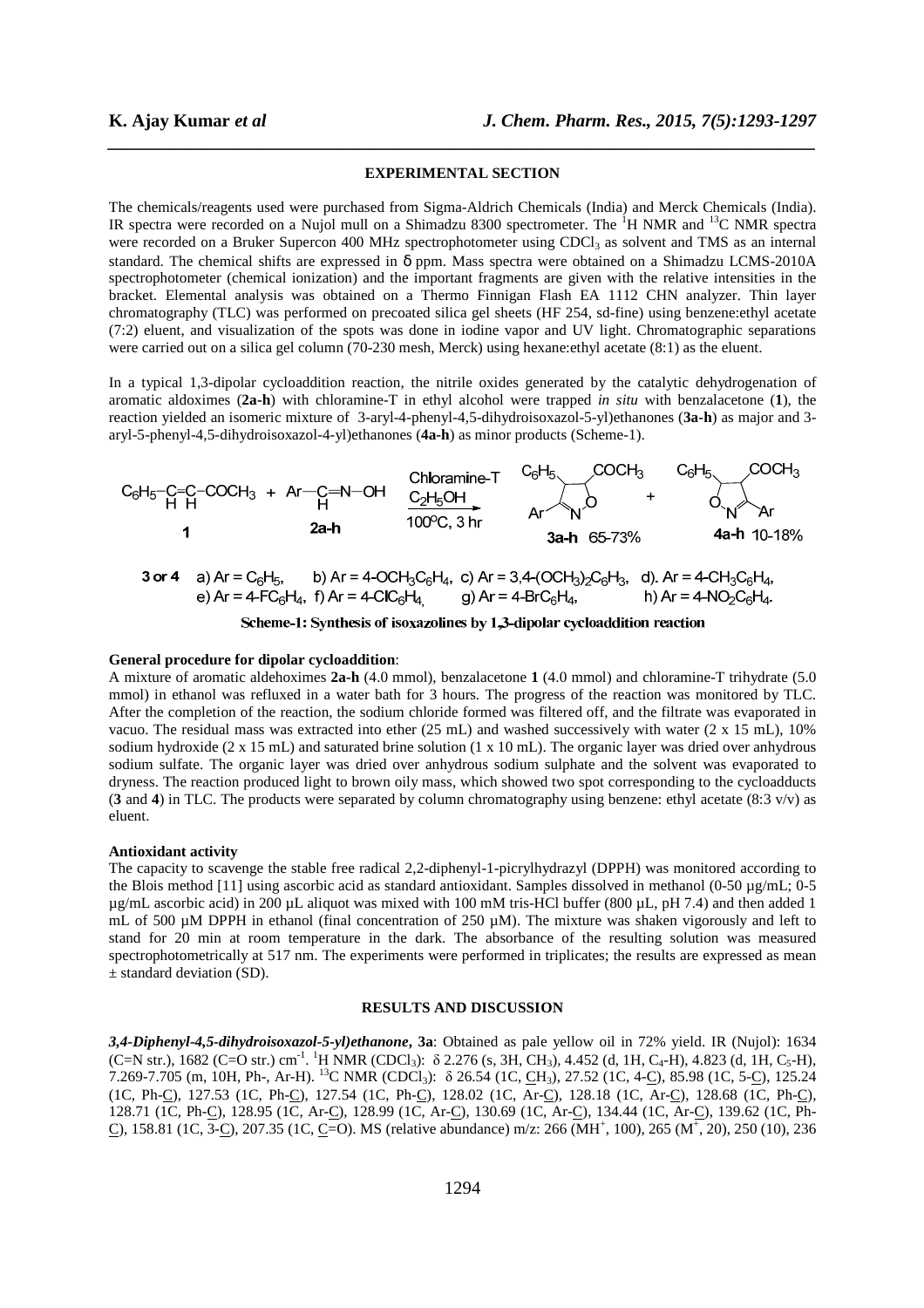(16), 222 (12), 220 (26). Anal. Calcd. for  $C_{17}H_{15}NO_2$ : C, 76.96, H, 5.70, N, 5.28%; Found: C, 76.91, H, 5.71, N, 5.22%.

*\_\_\_\_\_\_\_\_\_\_\_\_\_\_\_\_\_\_\_\_\_\_\_\_\_\_\_\_\_\_\_\_\_\_\_\_\_\_\_\_\_\_\_\_\_\_\_\_\_\_\_\_\_\_\_\_\_\_\_\_\_\_\_\_\_\_\_\_\_\_\_\_\_\_\_\_\_\_*

*3-(4-Methoxyphenyl)-4-phenyl-4,5-dihydroisoxazol-5-yl)ethanone***, 3b**: Obtained as pale yellow oil in 79% yield. IR (Nujol): 1630 (C=N str.), 1690 (C=O str.) cm<sup>-1</sup>. <sup>1</sup>H NMR (CDCl<sub>3</sub>): δ 2.202 (s, 3H, CH<sub>3</sub>), 3.832 (s, 3H, OCH<sub>3</sub>), 4.322 (d, 1H, C<sub>4</sub>-H), 4.720 (d, 1H, C<sub>5</sub>-H), 7.106 (dd, 2H, Ar-H), 7.269-7.405 (m, 5H, Ph-H), 7.901 (dd, 2H, Ar-H). <sup>13</sup>C NMR (CDCl<sub>3</sub>):  $\delta$  26.20 (1C, <u>C</u>H<sub>3</sub>), 28.02 (1C, 4-C<sub>2</sub>), 55.72 (1C, OCH<sub>3</sub>), 88.70 (1C, 5-C<sub>2</sub>), 114.28 (2C, Ar-C<sub>2</sub>), 125.30 (1C, Ph-C), 126.90 (1C, Ar-C), 127.62 (2C, Ph-C), 128.38 (2C, Ar-C), 128.64 (2C, Ph-C), 140.12 (1C, Ph- $C$ ), 159.96 (1C, 3- $C$ ), 161.25 (1C, Ar- $C$ ), 207.20 (1C,  $C=O$ ). MS (relative abundance) m/z: 296 (MH<sup>+</sup>, 100), 295  $(M^+$ , 18), 280 (14), 266 (20), 252 (10), 250 (32). Anal. Calcd. for C<sub>18</sub>H<sub>17</sub>NO<sub>3</sub>: C, 73.20, H, 5.80, N, 4.74%; Found: C, 73.12, H, 5.71, N, 4.70%.

*3-(3,4-Dimethoxyphenyl)-4-phenyl-4,5-dihydroisoxazol-5-yl)ethanone***, 3c**: Obtained as pale yellow oil in 71% yield. IR (Nujol): 1640 (C=N str.), 1693 (C=O str.) cm<sup>-1</sup>. <sup>1</sup>H NMR (CDCl<sub>3</sub>):  $\delta$  2.130 (s, 3H, CH<sub>3</sub>), 3.840 (s, 6H, OCH<sub>3</sub>), 4.380 (d, 1H, C<sub>4</sub>-H), 4.708 (d, 1H, C<sub>5</sub>-H), 7.010-7.415 (m, 8H, Ph-, Ar-H). <sup>13</sup>C NMR (CDCl<sub>3</sub>):  $\delta$  26.00 (1C, CH3), 28.30 (1C, 4-C), 55.92 (2C, OCH3), 88.82 (1C, 5-C), 112.18 (1C, Ar-C), 114.70 (1C, Ar-C), 120.55 (1C, Ar-C), 125.36 (1C, Ph-C), 127.40 (1C, Ar-C), 127.72 (2C, Ph-C), 128.88 (2C, Ph-C), 140.06 (1C, Ph-C), 148.20 (1C, Ar-C), 151.36 (1C, Ar-C), 160.10 (1C, 3-C), 207.18 (1C, C=O). MS (relative abundance) m/z: 326 (MH<sup>+</sup>, 100), 325 (M<sup>+</sup>, 12), 310 (8), 296 (10), 282 (8), 280 (24), 206 (8). Anal. Calcd. for C<sub>19</sub>H<sub>19</sub>NO<sub>4</sub>: C, 70.14; H, 5.89; N, 4.31%; Found: C, 70.20; H, 5.84; N, 4.30%.

*3-(4-Methylphenyl)-4-phenyl--4,5-dihydroisoxazol-5-yl)ethanone***, 3d**: Obtained as pale yellow oil in 86% yield. IR (Nujol): 1635 (C=N str.), 1684 (C=O str.) cm<sup>-1</sup>. <sup>1</sup>H NMR (CDCl<sub>3</sub>):  $\delta$  2.214 (s, 3H, CH<sub>3</sub>), 2.480 (s, 3H, CH<sub>3</sub>), 4.316 (d, 1H, C<sub>4</sub>-H), 4.698 (d, 1H, C<sub>5</sub>-H), 7.202 (dd, 2H, Ar-H), 7.280-7.422 (m, 5H, Ph-H), 7.706 (dd, 2H, Ar-H). <sup>13</sup>C NMR (CDCl<sub>3</sub>): δ 21.72 (1C, CH<sub>3</sub>), 26.02 (1C, CH<sub>3</sub>), 28.36 (1C, 4-C), 88.66 (1C, 5-C), 125.44 (1C, Ph-C), 127.10 (2C, Ar-C), 127.58 (2C, Ph-C), 128.50 (2C, Ph-C), 129.34 (2C, Ar-C), 131.80 (1C, Ar-C), 139.90 (1C, Ar-C), 140.04 (1C, Ph-C), 160.82 (1C, 3-C), 207.04 (1C, C=O). Anal. Cacld. for C<sub>18</sub>H<sub>17</sub>NO<sub>2</sub>: C, 77.40; H, 6.13; N, 5.01%; Found: C, 77.46; H, 6.12; N, 5.06%.

*3-(4-Fluorophenyl)-4-phenyl-4,5-dihydroisoxazol-5-yl)ethanone***, 3e**: Obtained as pale yellow oil in 86% yield. IR (Nujol): 1638 (C=N str.), 1678 (C=O str.) cm<sup>-1</sup>. <sup>1</sup>H NMR (CDCl<sub>3</sub>):  $\delta$  2.218 (s, 3H, CH<sub>3</sub>), 4.292 (d, 1H, C<sub>4</sub>-H), 4.580 (d, 1H, C<sub>5</sub>-H), 7.366 (dd, 2H, Ar-H), 7.259-7.380 (m, 5H, Ph-H), 7.821 (dd, 2H, Ar-H). <sup>13</sup>C NMR (CDCl<sub>3</sub>):  $\delta$  25.88 (1C, CH3), 28.10 (1C, 4-C), 89.15 (1C, 5-C), 115.32 (2C, Ar-C), 126.06 (1C, Ph-C), 127.51 (2C, Ph-C), 128.48 (2C, Ph-C), 128.94 (2C, Ar-C), 129.40 (1C, Ar-C), 140.10 (1C, Ph-C), 159.86 (1C, 3-C), 163.20 (1C, Ar-C), 207.38 (1C,  $\underline{C}$ =O). MS (relative abundance) m/z: 284 (MH<sup>+</sup>, 100), 283 (M<sup>+</sup>, 10), 368 (12), 354 (14), 340 (13), 338 (22). Anal. Calcd. for  $C_{17}H_{14}FNO_2$ : C, 72.07; H, 4.98; N, 4.94%; Found: C, 72.07; H, 4.93; N, 4.90%.

*3-(4-Chlorophenyl)-4-phenyl-4,5-dihydroisoxazol-5-yl)ethanone***, 3f**: Obtained as pale yellow oil in 78% yield. IR (Nujol): 1640 (C=N str.), 1695 (C=O str.) cm<sup>-1</sup>. <sup>1</sup>H NMR (CDCl<sub>3</sub>):  $\delta$  2.230 (s, 3H, CH<sub>3</sub>), 4.301 (d, 1H, C<sub>4</sub>-H), 4.670 (d, 1H, C<sub>5</sub>-H), 7.240-7.385 (m, 5H, Ph-H), 7.506 (dd, 2H, Ar-H), 7.980 (dd, 2H, Ar-H). <sup>13</sup>C NMR (CDCl<sub>3</sub>):  $\delta$  26.14 (1C, CH3), 28.16 (1C, 4-C), 88.86 (1C, 5-C), 125.88 (1C, Ph-C), 127.22 (2C, Ph-C), 128.02 (2C, Ar-C), 128.52 (2C, Ph-C), 128.80 (2C, Ar-C), 132.74 (1C, Ar-C), 135.92 (1C, Ar-C), 141.00 (1C, Ph-C), 160.36 (1C, 3-C), 207.02 (1C,  $\underline{C}$ =O). MS (relative abundance) m/z: 301 (M<sup>+</sup>, <sup>37</sup>Cl, 33), 299 (M<sup>+</sup>, <sup>35</sup>Cl, 100), 284 (08), 270 (18), 256 (16), 254 (06). Anal. Calcd. for  $C_{17}H_{14}CINO_2$ : C, 68.12; H, 4.71; N, 4.67%; Found: C, 68.18; H, 4.79; N, 4.64%.

*3-(4-Bromophenyl)-4-phenyl-4,5-dihydroisoxazol-5-yl)ethanone***, 3g**: Obtained as white solid in 78% yield, m.p 105-106°C. IR (Nujol): 1641 (C=N str.), 1688 (C=O str.) cm<sup>-1</sup>. <sup>1</sup>H NMR (CDCl<sub>3</sub>): δ 2.230 (s, 3H, CH<sub>3</sub>), 4.398 (d, 1H, C<sub>4</sub>-H), 4.744 (d, 1H, C<sub>5</sub>-H), 7.436 (dd, 2H, Ar-H), 7.230-7.442 (m, 5H, Ph-H), 7.790 (dd, 2H, Ar-H). Anal. Calcd. for  $C_{17}H_{14}BrNO_2$ : C, 59.32; H, 4.10; N, 4.07%; Found: C, 59.30; H, 4.14; N, 4.03%.

*3-(4-Nitrophenyl)-4-phenyl-4,5-dihydroisoxazol-5-yl)ethanone***, 3h**: Obtained as pale yellow oil in 70% yield. IR (Nujol): 1645 (C=N str.), 1683 (C=O str.) cm<sup>-1</sup>. <sup>1</sup>H NMR (CDCl<sub>3</sub>):  $\delta$  2.248 (s, 3H, CH<sub>3</sub>), 4.375 (d, 1H, C<sub>4</sub>-H), 4.688 (d, 1H, C<sub>5</sub>-H), 7.310-7.486 (m, 5H, Ph-H), 8.010 (dd, 2H, Ar-H), 8.341 (dd, 2H, Ar-H). <sup>13</sup>C NMR (CDCl<sub>3</sub>):  $\delta$  26.14 (1C, CH3), 29.16 (1C, 4-C), 89.08 (1C, 5-C), 125.14 (1C, Ph-C), 127.12 (2C, Ar-C), 127.34 (2C, Ph-C), 127.82 (2C, Ar-C), 128.56 (2C, Ph-C), 139.20 (1C, Ar-C), 140.05 (1C, Ph-C), 152.10 (1C, Ar-C), 159.72 (1C, 3-C), 207.28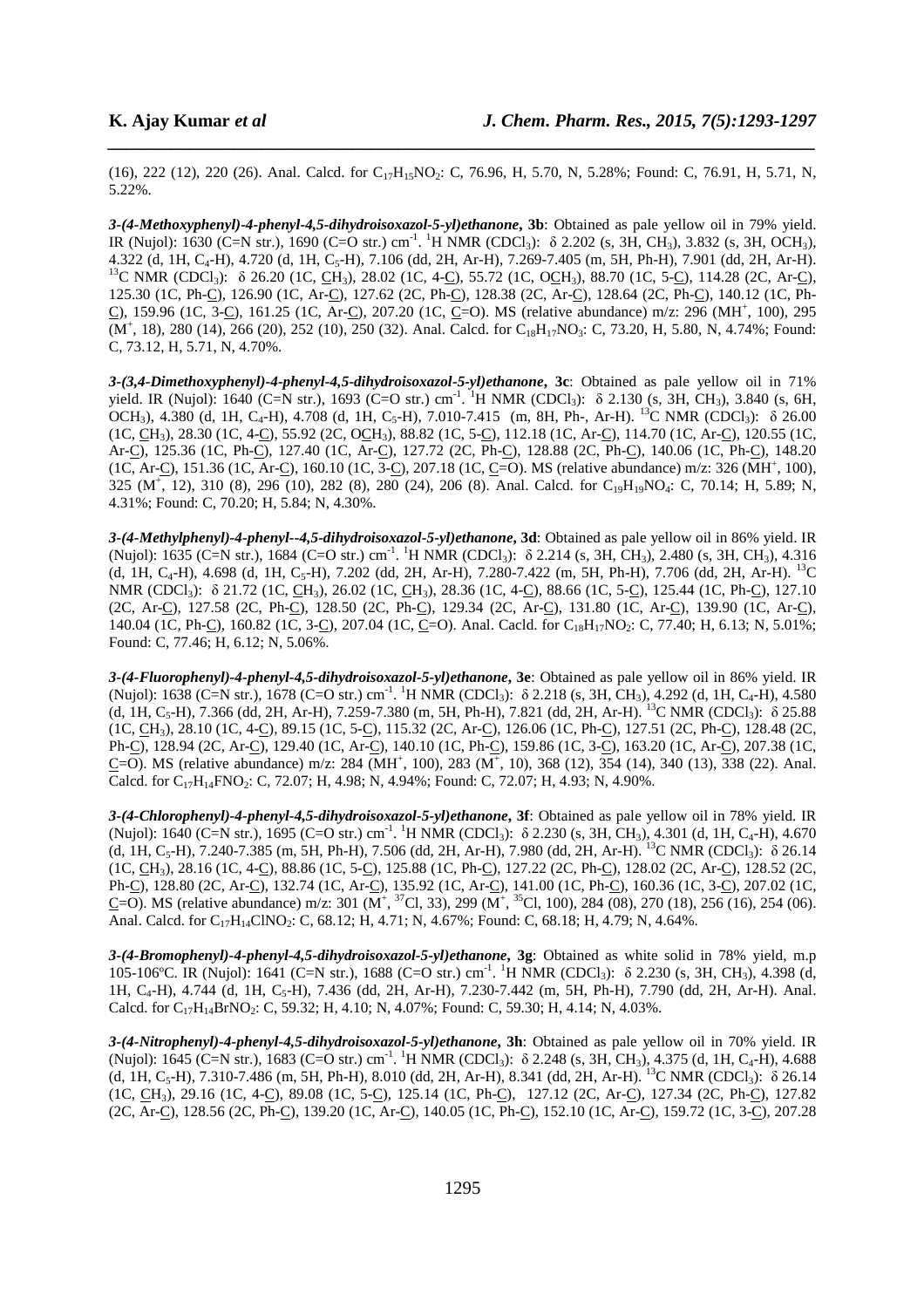$(1C, C=0)$ . MS (relative abundance) m/z: 311 (MH<sup>+</sup>, 100), 310 (M<sup>+</sup>, 12), 295 (16), 281 (22), 267 (10), 265 (09). Anal. Calcd. for  $C_{17}H_{14}N_2O_4$ : C, 65.80, H, 4.55, N, 9.03%; Found: C, 65.86, H, 4.50, N, 9.07%.

*\_\_\_\_\_\_\_\_\_\_\_\_\_\_\_\_\_\_\_\_\_\_\_\_\_\_\_\_\_\_\_\_\_\_\_\_\_\_\_\_\_\_\_\_\_\_\_\_\_\_\_\_\_\_\_\_\_\_\_\_\_\_\_\_\_\_\_\_\_\_\_\_\_\_\_\_\_\_*

The physical and analytical data of the two isomeric minor products 4d and 4e were given below.

*3-(4-Methylphenyl)-5-phenyl--4,5-dihydroisoxazol-4-yl)ethanone***, 4d**: Obtained as pale yellow oil in 12% yield. IR (Nujol): 1630 (C=N str.), 1680 (C=O str.) cm<sup>-1</sup>. <sup>1</sup>H NMR (CDCl<sub>3</sub>): δ 2.222 (s, 3H, CH<sub>3</sub>), 2.412 (s, 3H, CH<sub>3</sub>), 4.304 (d, 1H, C<sub>4</sub>-H), 4.660 (d, 1H, C<sub>5</sub>-H), 7.112 (dd, 2H, Ar-H), 7.240-7.332 (m, 5H, Ph-H), 7.754 (dd, 2H, Ar-H). <sup>13</sup>C NMR (CDCl<sub>3</sub>): δ 21.34 (1C, <u>CH<sub>3</sub>), 26.32 (1C, CH<sub>3</sub>), 28.44 (1C, 4-C</u>), 88.56 (1C, 5-C), 125.50 (1C, Ph-C), 127.00 (2C, Ar-C), 127.60 (2C, Ph-C), 128.80 (2C, Ph-C), 129.56 (2C, Ar-C), 131.79 (1C, Ar-C), 138.10 (1C, Ar-C), 140.66 (1C, Ph-C), 161.12 (1C, 3-C), 203.14 (1C, C=O). Anal. Cacld. for C<sub>18</sub>H<sub>17</sub>NO<sub>2</sub>: C, 77.40; H, 6.13; N, 5.01%; Found: C, 77.52; H, 6.04; N, 5.03%.

*3-(4-Fluorophenyl)-5-phenyl-4,5-dihydroisoxazol-4-yl)ethanone***, 4e**: Obtained as pale yellow oil in 16% yield. IR (Nujol): 1645 (C=N str.), 1680 (C=O str.) cm<sup>-1</sup>. <sup>1</sup>H NMR (CDCl<sub>3</sub>):  $\delta$  2.328 (s, 3H, CH<sub>3</sub>), 4.442 (d, 1H, C<sub>4</sub>-H), 4.590 (d, 1H, C<sub>5</sub>-H), 7.426 (dd, 2H, Ar-H), 7.280-7.460 (m, 5H, Ph-H), 7.846 (dd, 2H, Ar-H). <sup>13</sup>C NMR (CDCl<sub>3</sub>):  $\delta$  24.80 (1C, CH3), 28.16 (1C, 4-C), 89.30 (1C, 5-C), 115.40 (2C, Ar-C), 126.22 (1C, Ph-C), 127.66 (2C, Ph-C), 128.67 (2C, Ph-C), 128.90 (2C, Ar-C), 129.20 (1C, Ar-C), 140.45 (1C, Ph-C), 159.96 (1C, 3-C), 163.00 (1C, Ar-C), 204.30 (1C,  $C=O$ ). MS (relative abundance) m/z: 284 (MH<sup>+</sup>, 100), 283 (M<sup>+</sup>, 14), 368 (20), 354 (22), 340 (18), 338 (22). Anal. Calcd. for  $C_{17}H_{14}FNO_2$ : C, 72.07; H, 4.98; N, 4.94%; Found: C, 72.17; H, 4.90; N, 4.86%.

The structures of the cycloadducts were provided by IR,  ${}^{1}H$  NMR,  ${}^{13}C$  NMR, MS spectral studies and elemental analysis. In IR spectrum of the cycloadducts (3a-h), a strong absorption bands in the region 1630-1645 cm<sup>-1</sup> and in the region  $1678-1695$  cm<sup>-1</sup>, these absorptions bands were assigned to C=N (str) and C=O (str) frequencies respectively.

In <sup>1</sup>H NMR spectra, all the new products (**3a-h**) showed the peaks due to aromatic and substituent protons at the expected region. The consistent pattern signals due to  $C_4$ -H and  $C_5$ -H appeared as doublet in the region  $\delta$  4.122-4.240 ppm. and δ 4.390-4.491 ppm. The coupling constant (*J*) values obtained were in range 6.8-9.4 *Hz;* indicating that both  $C_4$ -H and  $C_5$ -H are in *cis* fashion.

In <sup>13</sup>C NMR, all products gave the signals due to aromatic and substituent carbons at the expected region. The signals due to newly formed  $C_4$ -carbon appeared in the region  $\delta_c$  41.56-41.88 ppm, while, C<sub>5</sub>-carbon showed the signals in the region  $\delta_c$  51.24-51.92 ppm. The signals due to CN group carbon appear in the region  $\delta_c$  116.2-118.0 ppm which shows that the CN triple bond is unaffected during cycloaddition and is retained in the product. The new compounds (3a-h) gave significantly stable molecular ion peaks with a relative abundance ranging up to 40% and base peak at (MH<sup>+</sup>). Further, all showed satisfactorily CHN analysis with a deviation of  $\pm 0.02\%$  from the theoretically calculated values. All these observations strongly favor the formation of the cycloadducts.

The results of antioxidant activity of the synthesized compounds against different bacterium were tabulated in Table-1.



## Scheme-1: Synthesis of isoxazolines by 1,3-dipolar cycloaddition reaction

The compounds **3a-g** showed promising free radical scavenging ability but of lesser activity compared with the standard antioxidant. No much significant variations in the free radical scavenging ability were observed at the initial concentrations of (10-20  $\mu$ g/mL). However, at the higher concentrations (30-50  $\mu$ g/mL) all showed a promising activity. Among the series of synthesized compounds **3f** having chloro substitution in the aromatic ring